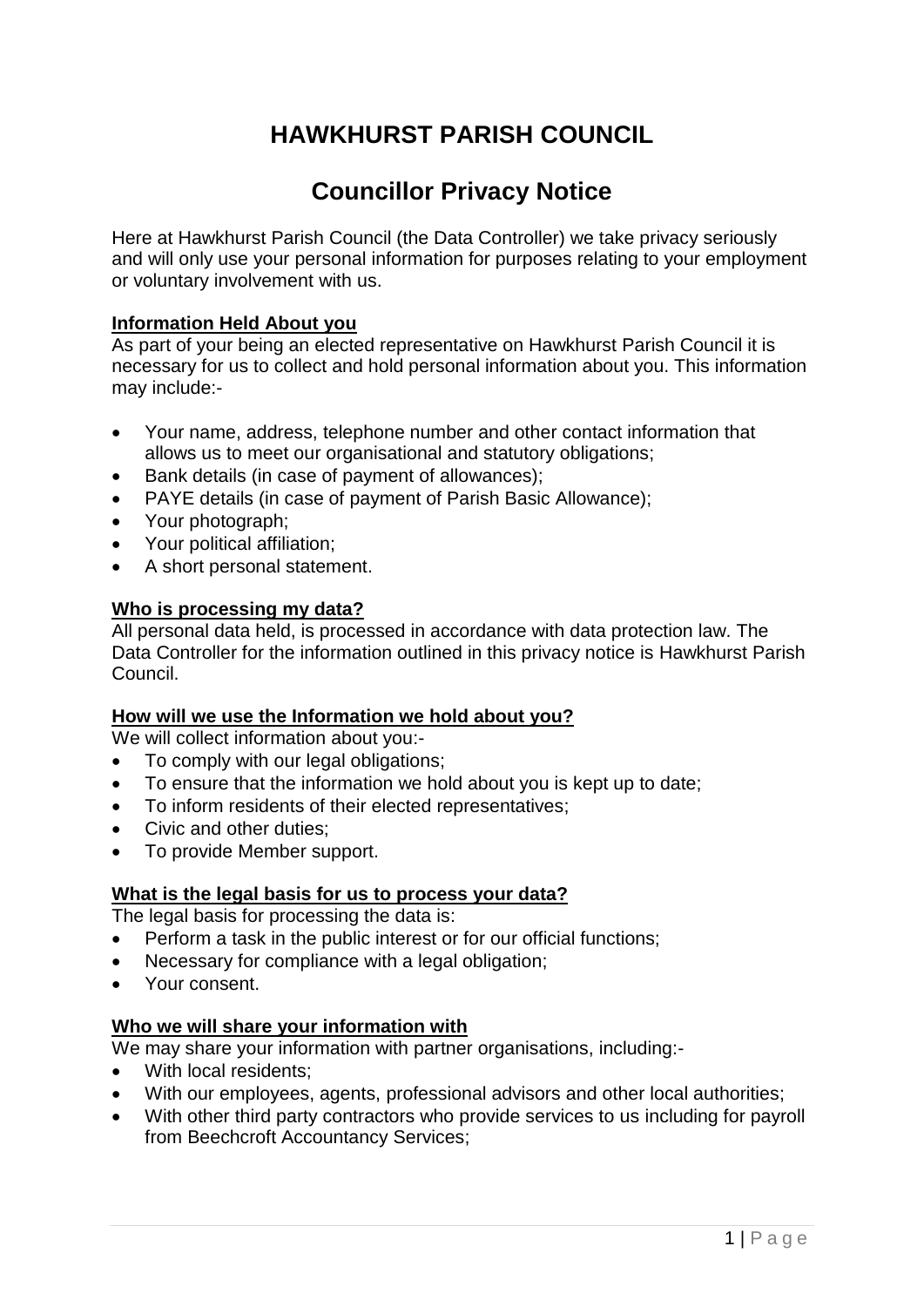Where we are under a legal obligation to do so, for example where we are required to share information under statute, to prevent fraud and other criminal offences or because of a Court Order for example HMRC or the Police.

We will not normally share your information with organisations other than our partner organisations without your consent. However, there may be certain circumstances where we would share without consent such as where we are required to do so by law, to safeguard public safety, and in risk of harm or emergency situations. Any information which is shared will only be shared on a need to know basis, with appropriate individuals. Only the minimum information for the purpose will be shared.

#### **How Long do we Keep your Records**

We will only keep your information for the minimum period necessary. The information outlined in this privacy notice will be kept for six years after stepping down from the Council except that which is required for public record, which will be held indefinitely. All information will be held securely and destroyed under confidential conditions.

#### **Your rights**

You have a number of rights under data protection law, including the right to request your information and to request that the information be amended or erased if incorrect.

To exercise these rights, you will need to put your request in writing and provide proof of identification to the The Parish Clerk, Hawkhurst Parish Council, Office at The Moor, Hawkhurst, Kent TN18 4NT.

You also have a right to make a complaint about our handling of your personal data to the Information Commissioner's Office<https://ico.org.uk/>

#### **Providing Accurate Information**

It is important that we hold accurate and up to date information about you in order to assess your needs and delivery the appropriate services. If any of your details have changed, or change in the future, please ensure that you inform us as soon as possible so that we can update your records.

#### **Further information**

If you have any questions or concerns about how your information is used, please contact to the The Parish Clerk, Hawkhurst Parish Council, Office at The Moor, Hawkhurst, Kent TN18 4NT. in the first instance.

More information about data protection and how it applies to you can be found on the Information Commissioner's Office website at<https://ico.org.uk/>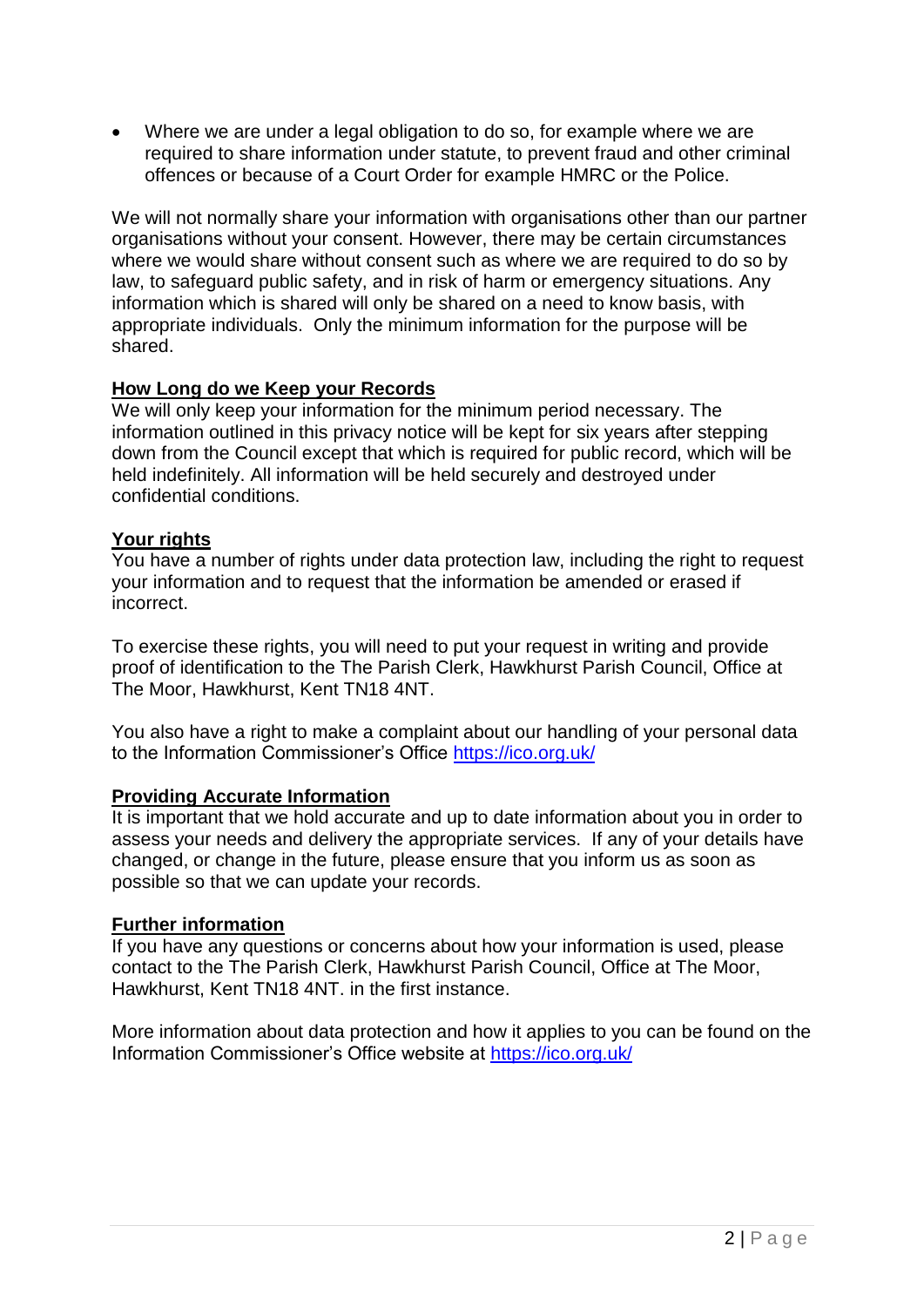# **COUNCILLOR INFORMATION FORM**

Please complete and return this form to update the information you gave after your election.

#### **CONTACT DETAILS**

NAME:

ADDRESS:

#### **POSTAL ADDRESS**

Please provide a postal address so that we can send you Council related communications, if required, by post including summons to meetings. You must provide your name and address in order for the Council to be compliant with its legal obligation.

- **Please indicate if you are happy for the Council to share your postal address with members of the public and on the Council website, in newsletters and any other Council related publications.**
- **Please indicate if you do NOT wish the Council to share your postal address with members of the public or publish it on the Council website, in newsletters and any other Council related publications.**

**If you tick this box your contact information will be c/o** the The Parish Clerk, Hawkhurst Parish Council, Office at The Moor, Hawkhurst, Kent TN18 4NT.

## **EMAIL ADDRESS**

Please provide an email address so that we can send you Council related communications by email, including summons to meetings. Your email address will help us to contact you electronically to help reduce use of paper and enable speedier communication.

#### **EMAIL:**

 **Please indicate if you are happy for the Council to share your email address with members of the public and on the Council website, in newsletters and any other Council related publications.**

 **Please indicate if you do not wish the Council to share your email address with members of the public or publish it on the Hawkhurst Parish Council website, in newsletters and any other Council related publications.**